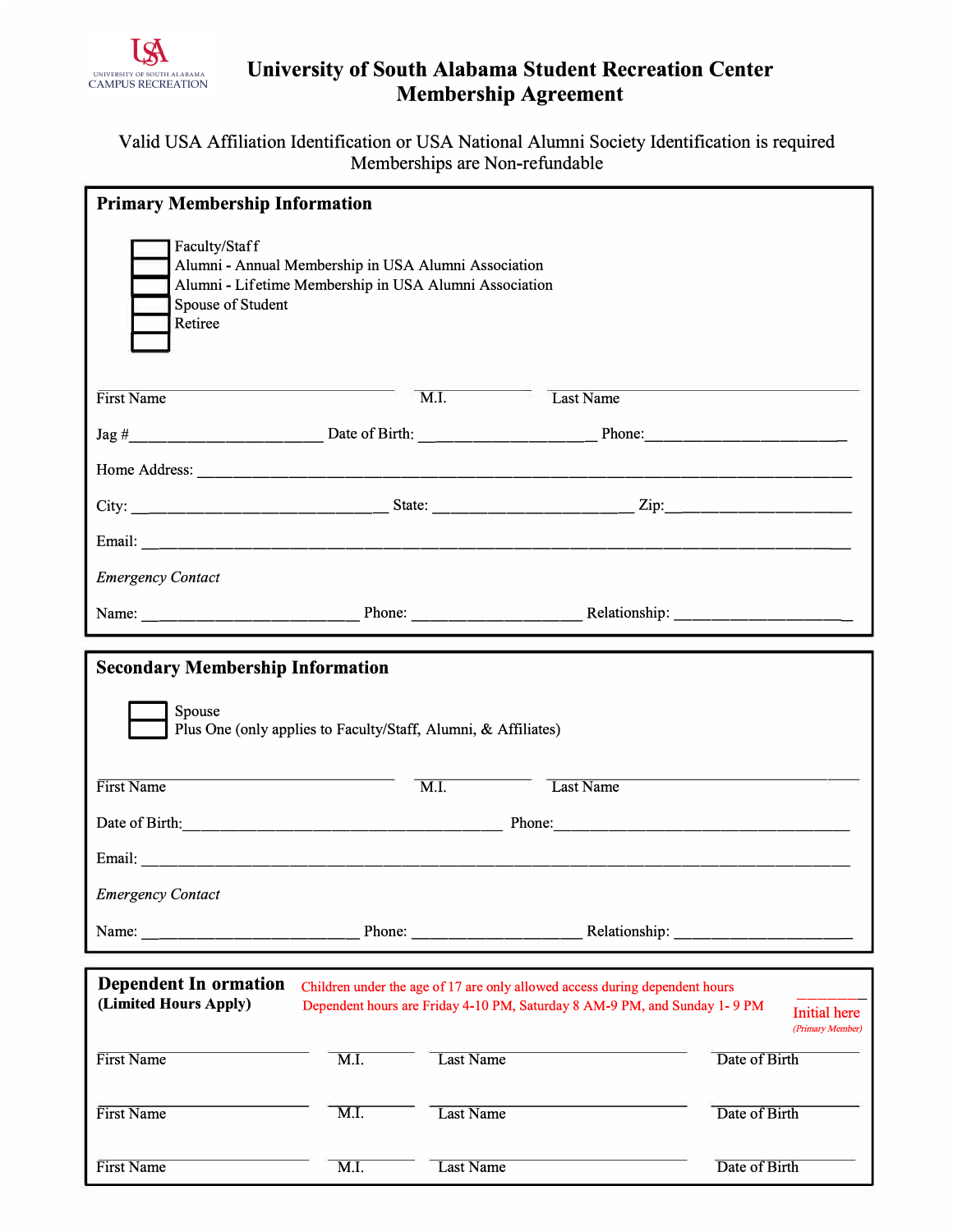

## **University of South Alabama Student Recreation Center Membership Credit Card Drafting Form Membership is a 12 month commitment except for students taking one semester off.**

*\_\_\_\_\_\_\_\_\_\_\_ I***nitial here**  *(P***rimary Member***)*

| <b>First Name</b>                                                                                                                                                                                                                                                                                                                                                                                                                                                                                                                                                                                         | M.I.                                                                                                                                      | Last Name                                                                                                                                                                                                                                          |                                                                                       |
|-----------------------------------------------------------------------------------------------------------------------------------------------------------------------------------------------------------------------------------------------------------------------------------------------------------------------------------------------------------------------------------------------------------------------------------------------------------------------------------------------------------------------------------------------------------------------------------------------------------|-------------------------------------------------------------------------------------------------------------------------------------------|----------------------------------------------------------------------------------------------------------------------------------------------------------------------------------------------------------------------------------------------------|---------------------------------------------------------------------------------------|
| <b>Billing Address</b>                                                                                                                                                                                                                                                                                                                                                                                                                                                                                                                                                                                    |                                                                                                                                           |                                                                                                                                                                                                                                                    |                                                                                       |
| City                                                                                                                                                                                                                                                                                                                                                                                                                                                                                                                                                                                                      | <b>State</b>                                                                                                                              |                                                                                                                                                                                                                                                    |                                                                                       |
| <b>Email Address</b>                                                                                                                                                                                                                                                                                                                                                                                                                                                                                                                                                                                      |                                                                                                                                           | <b>Phone Number</b>                                                                                                                                                                                                                                |                                                                                       |
| Fees:                                                                                                                                                                                                                                                                                                                                                                                                                                                                                                                                                                                                     |                                                                                                                                           |                                                                                                                                                                                                                                                    |                                                                                       |
| The following fees will be credit card drafted. Please check all options that apply to this membership. If for some reason your current credit card is declined, your card<br>will be submitted for a second time. If, at that time, the card is still declined, Campus Recreation will contact you and request another card to be used. This deduction<br>will recur until you fulfill your annual commitment. Please contact the Department of Campus Recreation if your current banking information ever changes, e.g.,<br>account closed. There is a one-time \$5.00 charge for each id card printed. |                                                                                                                                           |                                                                                                                                                                                                                                                    |                                                                                       |
| Check all that apply and total:                                                                                                                                                                                                                                                                                                                                                                                                                                                                                                                                                                           | Monthly                                                                                                                                   |                                                                                                                                                                                                                                                    |                                                                                       |
| Student<br>Spouse<br>Dependent ages 0-16<br>Dependent ages $+17$<br>Individual taking on semester off, but enrolled previous semester<br>Current and retired Faculty/Staff<br>Individual<br>Spouse<br>Dependent ages 0-16<br>Dependent ages +17<br>Plus One<br>Active Alumni with Annual Association Membership<br>Individual<br>Spouse<br>Dependent ages 0-16<br>Dependent ages +17<br>Plus One<br><b>Towel Rental</b>                                                                                                                                                                                   | \$10<br>\$8<br>\$10<br>\$10<br>\$10<br>\$10<br>\$8<br>\$10<br>\$10<br>\$35<br>\$35<br>\$8<br>\$35<br>\$35<br>\$3<br>Total Monthly Charge: | University Affiliate<br>Individual<br>Spouse<br>Dependent ages 0-16<br>Dependent ages +17<br>Plus One<br>Active Alumni with Lifetime Association Membership<br>Individual<br>Spouse<br>Dependent ages 0-16<br>Dependent ages +17<br>Plus One<br>\$ | Monthly<br>\$40<br>\$40<br>\$8<br>\$40<br>\$40<br>\$25<br>\$25<br>\$8<br>\$25<br>\$25 |
| I authorize my<br>(Type of Credit Card)                                                                                                                                                                                                                                                                                                                                                                                                                                                                                                                                                                   | (Last 4 Digits)                                                                                                                           | to be charged \$                                                                                                                                                                                                                                   | for the above membership(s).                                                          |
| Signature                                                                                                                                                                                                                                                                                                                                                                                                                                                                                                                                                                                                 |                                                                                                                                           | Date<br>Confidential Credit Card Information (to be shredded after use)                                                                                                                                                                            |                                                                                       |
| Credit Card Number                                                                                                                                                                                                                                                                                                                                                                                                                                                                                                                                                                                        |                                                                                                                                           | <b>Expiration Date</b>                                                                                                                                                                                                                             |                                                                                       |
|                                                                                                                                                                                                                                                                                                                                                                                                                                                                                                                                                                                                           |                                                                                                                                           | Please return entire form to the Department of Campus Recreation in person.                                                                                                                                                                        |                                                                                       |
|                                                                                                                                                                                                                                                                                                                                                                                                                                                                                                                                                                                                           | DO NOT FAX                                                                                                                                |                                                                                                                                                                                                                                                    |                                                                                       |

Call Shannon Rhodes at 251 460 6293 if you have any membership questions.